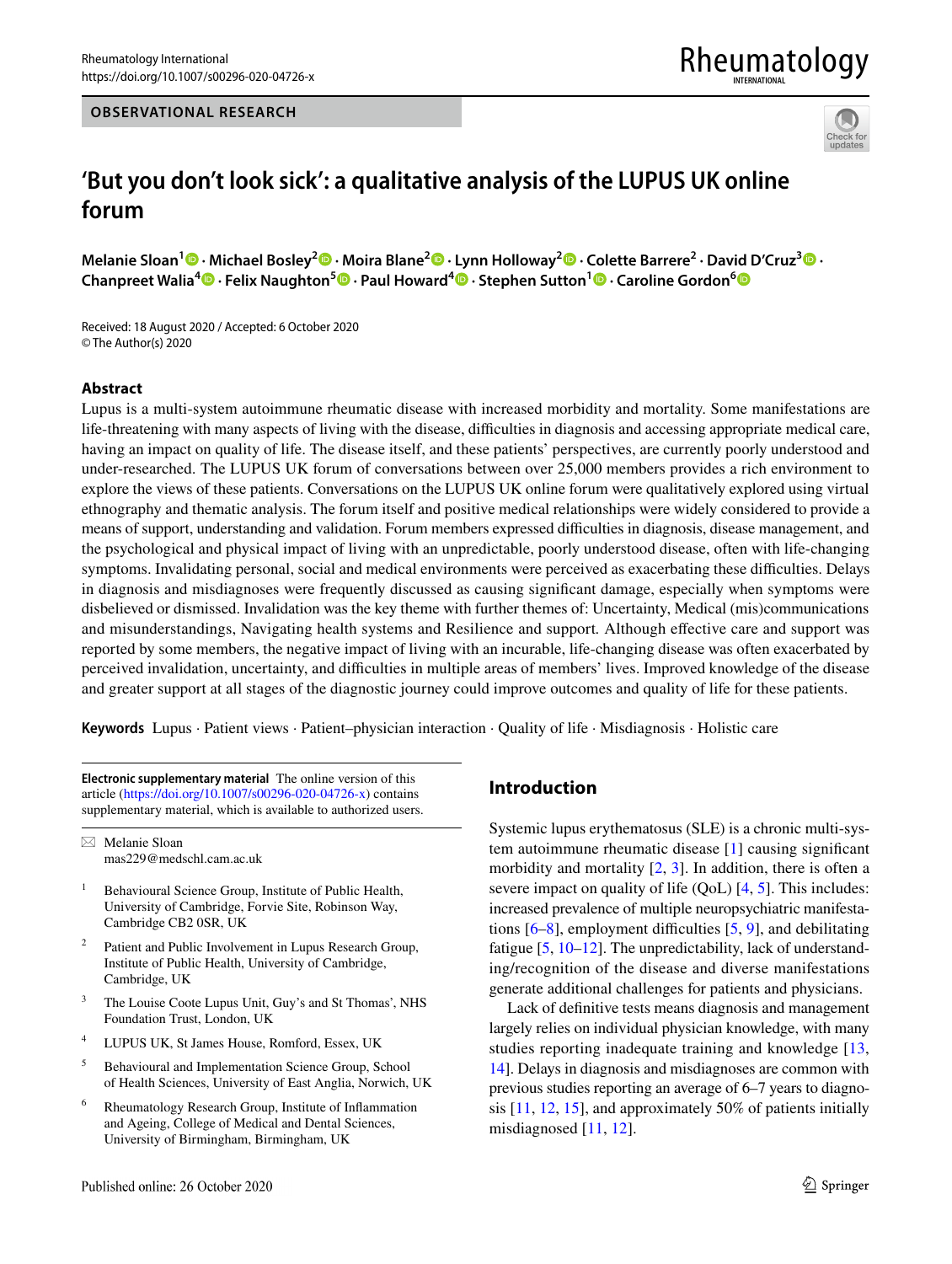Our previous research has found that diagnostic difficulties and negative medical interactions can generate persisting psychological damage and insecurity, particularly amongst those who were met with disbelief or were given psychosomatic or mental health (MH) misdiagnoses [[11,](#page-10-9) [16\]](#page-10-11).

Despite the World Health Organisation (WHO) increasingly recognising the importance of wellbeing, and encouraging governments to provide education and tools for selfmanagement and care in chronic diseases [\[17\]](#page-10-12), many patients with lupus report that there is limited self-management education. They thus often rely on peers for knowledge transfer and emotional support. Peer support from those who experience the same challenges of living with the same chronic health condition [[18,](#page-10-13) [19](#page-10-14)] is increasingly a focus of research.

Previous studies have identifed a need to focus on QoL and holistic care [[20,](#page-10-15) [21](#page-10-16)], increased awareness of the wider needs of this patient group [[4](#page-10-0), [5](#page-10-1)], and the impact of the patient–physician relationship [\[16](#page-10-11), [22](#page-10-17)].

Forum analyses are increasingly used in qualitative research [[23\]](#page-10-18) as a cost-efective method of analysing the experiences of thousands of patients to fnd common themes. The LUPUS UK forum has over 25,000 members with multiple conversations and opinions of a large group of patients who are communicating openly with peers. This forum analysis will build on our previous work [[11,](#page-10-9) [16](#page-10-11)] with the aim of giving these patients a wider combined voice, and identifying unmet needs, values, concerns and preferences, thus enabling patient-centred improvements to be considered.

# **Methods**

#### **Participants**

Demographic information is limited as the majority of participants use pseudonyms. The site moderator, LUPUS UK, estimates that the vast majority of active members are from the UK and have SLE. The site also includes patients with related autoimmune diseases such as undiferentiated connective tissue disease (UCTD), Sjögrens, and in the diagnostic uncertainty stage. The analysis included all active members of the forum. From November 2018 to January 2019, there were an average of 2649 active (posting at least once) members per month representing 11.8% of the 22,484 members as of 6 February 2019.

#### **Data collection and analysis**

Two methodological approaches were combined to study this population. First, virtual ethnography [\[24](#page-10-19)], where seven members of the research team were fully immersed in the community, either as patient members or moderators. These researchers had a total combined time in the community of over 30 years. Second, forum posts were analysed thematically in reverse chronological order from October 2019 until theoretical saturation was reached with no new concepts emerging [\[25](#page-10-20)] (March 2019). This involved (1) developing and agreeing a broad coding scheme, (2) coding the data, (3) combining and comparing the posts/responses with other quotes on the same theme, (4) refning and re-coding, (5) identification of commonly occurring themes  $[25]$  $[25]$ , and  $(6)$ further review of selected relevant historical posts as far back as September 2012. Particular attention was paid to deviant fndings to strengthen validity of the fndings [[26\]](#page-10-21). Ethical approval was obtained through the Cambridge Psychology Research Committee—PRE.2018.120. Permission to quote individuals was obtained by LUPUS UK staf. Questions to clarify that emerging themes fully refected the members' experiences, and later the draft paper, were posted on the forum to discuss and agree key fndings with the community.

Further details of methods, ethical considerations and researcher refexivity can be found in supplementary information 1.

To ensure that the qualitative analysis also refected the quantities of subject matter posted, fve co-authors carried out content analysis of a month of forum posts each (randomly generated from January 2016 to April 2019).

# **Results**

The six most frequent types of posts (as a % of total posts) were (1) asking for advice on symptoms, 18%; (2) negative medical appointments/interactions, 17%; (3) medication/test results queries, 15%; (4) general advice given/sought, 13%; (5) emotional/mental health/struggling to cope, 8%; and (6) search for diagnosis, 7%. The ratio of positive to negative posts discussing medical interactions was 1:6.5.

The overarching theme was Invalidation in multiple domains (medical, societal and self) of forum members' lives. Further themes included: Uncertainty, Medical (mis) communication and misunderstandings, Navigating health systems and Resilience and Support.

# **Invalidation: medical**

In addition to ensuring appropriate support and treatment, a diagnosis was widely felt to confer personal, medical and social acceptance, yet delays and misdiagnoses were frequently reported.

While many members reported severe manifestations of the disease including organ damage, early symptoms reported on the forum were often non-specific, such as migrating pain, severe fatigue, fevers and rashes. A desire for physicians to persist in 'joining the dots' in pursuit of the correct diagnosis was frequently expressed. Although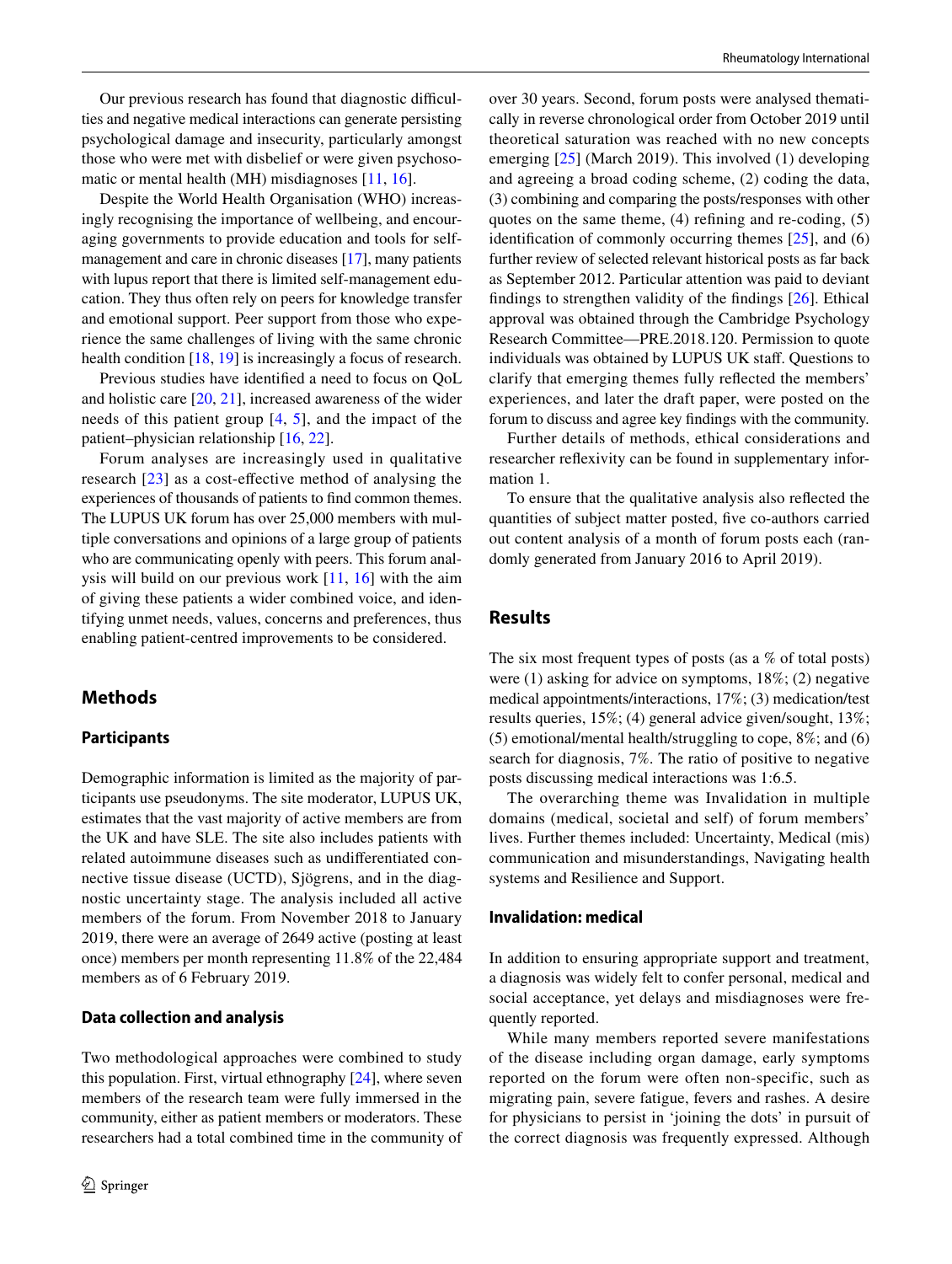some achieved prompt diagnosis, the diagnostic journey was widely reported to be extremely invalidating and distressing, with words including 'unheard', 'rejected', 'shame', 'guilt', 'dismissed', 'desperation', 'fear', 'abandoned' frequently occurring, along with reports of a loss of dignity and self-worth.

Some forum posts detailed how individual physicians provided compassionate support during the years in the 'diagnostic wilderness'. However, a more frequent type of post was when the continued search for a diagnosis was reported to have led to misdiagnoses of health anxiety/hypochondria, psychosomatic or mental health issues. Posts detailing these misdiagnoses often expressed great distress and distrust, and a perception that patients' self-reported symptoms were not always believed or validated, including post-diagnosis.

Patient quotes of experiences of medical invalidation, including opposing validating experiences of a diagnosis and supportive physicians, are shown in Table [1](#page-2-0).

# **Invalidation: societal**

The frequent lack of medical clarity, a widespread lack of knowledge about the disease and the invisibility of many symptoms resulted in posts about limited understanding and disbelief in the reality and severity of symptoms from patient contacts and wider society, with members often being told "but you don't look sick''. This was reported to have caused difficulties with family, friends, work, and school, resulting in posts about relationships being severely challenged and sometimes failing.

Similar problems led to signifcant hardship and distress when applying for and using welfare benefits and concessions such as Blue Badges. Forum members often reported being disadvantaged compared to more visible or widely understood conditions such as cancer, rheumatoid arthritis, diabetes and hypothyroidism, in terms of treatment, medical, and social support systems.

# **Invalidation: self**

The consequences of the organic disease itself were considerable. Some members expressed a deep sadness and felt that they were a reduced version of their previous self. Many were unable to work, socialise, or fulfl their caring roles as they would like. Forum members, particularly those with young children, commonly felt guilt and lowered self-worth. Managing and accepting these chronic diseases, medications, limitations and building relationships with physicians was often felt to be hindered by traumatic diagnostic journeys and by having a diagnosis that remained subject to change, progression and uncertainty.

Fatigue was regularly described as extremely debilitating and isolating, predominately due to causing an inability to participate fully in life, but also due to the incomprehensibility of those who have not personally experienced it. Physicians and people without chronic diseases expressing, or implying, doubt that this pathological fatigue could be far more profound than ordinary tiredness left many members feeling inadequate and 'lazy'.

<span id="page-2-0"></span>**Table 1** Medical invalidation/validation quotes

The importance of viewing symptoms holistically in achieving a diagnosis

- The sense of blackness that would pass over me at appointments, fearing the nothing wrong statement or just 'anxiety'. The despair of walking away with no help still feeling very ill and with no life. Just that one consultant who looks deeper and changes things for the better… When the dots are joined up it makes a big diference to quality of life. There are some great dedicated doctors out there and they really are trying very hard to help us (Female, UK, 50s)
- My fnal diagnosis was very quick…thanks to an amazingly observant GP but in hindsight I realised I had had lupus for years before that but because the symptoms all appeared separately nobody pieced the jigsaw together. Lupus is notoriously hard to diagnose because it afects everybody diferently and there are so many diferent symptoms (Female, 70s)

The 'fght' for validation of multi-system symptoms that fuctuate over time

You're fine and then suddenly something is wrong and you know it, but instead of a straightforward test and answer, you have to fight to be believed, then it goes this way and that from one department to another and back again and not everyone is on the same page and you have to explain everything to every consultant every time (Female, England, 50s)

'Relief' and validation on diagnosis

- For me it took about 10 years to diagnosis…I kept thinking I was just a tired unmotivated person. It was a relief to get the diagnosis because you stop thinking you are crazy or imagining symptoms (Female, US, 60s)
- The psychological benefts of validation during the—often prolonged—diagnostic uncertainty phase

 [GP] was the best example of a compassionate, intelligent and very wise Doctor giving me the wonderful care and sympathy despite no defnitive diagnosis. A positive Doctor gives as much psychological support as any drug (Female, UK, 60s)

Residual distress and anger towards physician(s) due to disbelief and invalidation during the diagnostic journey

Did my illness make me this unwell or did my battle to be heard make me this unwell, maybe the battle just depletes us... I just completed a self referral for counselling. I think now I have some answers it's time I dealt with the problems this journey has caused me. I've got such a build up of hate and anger towards 1 doctor! (Female, England, 30s)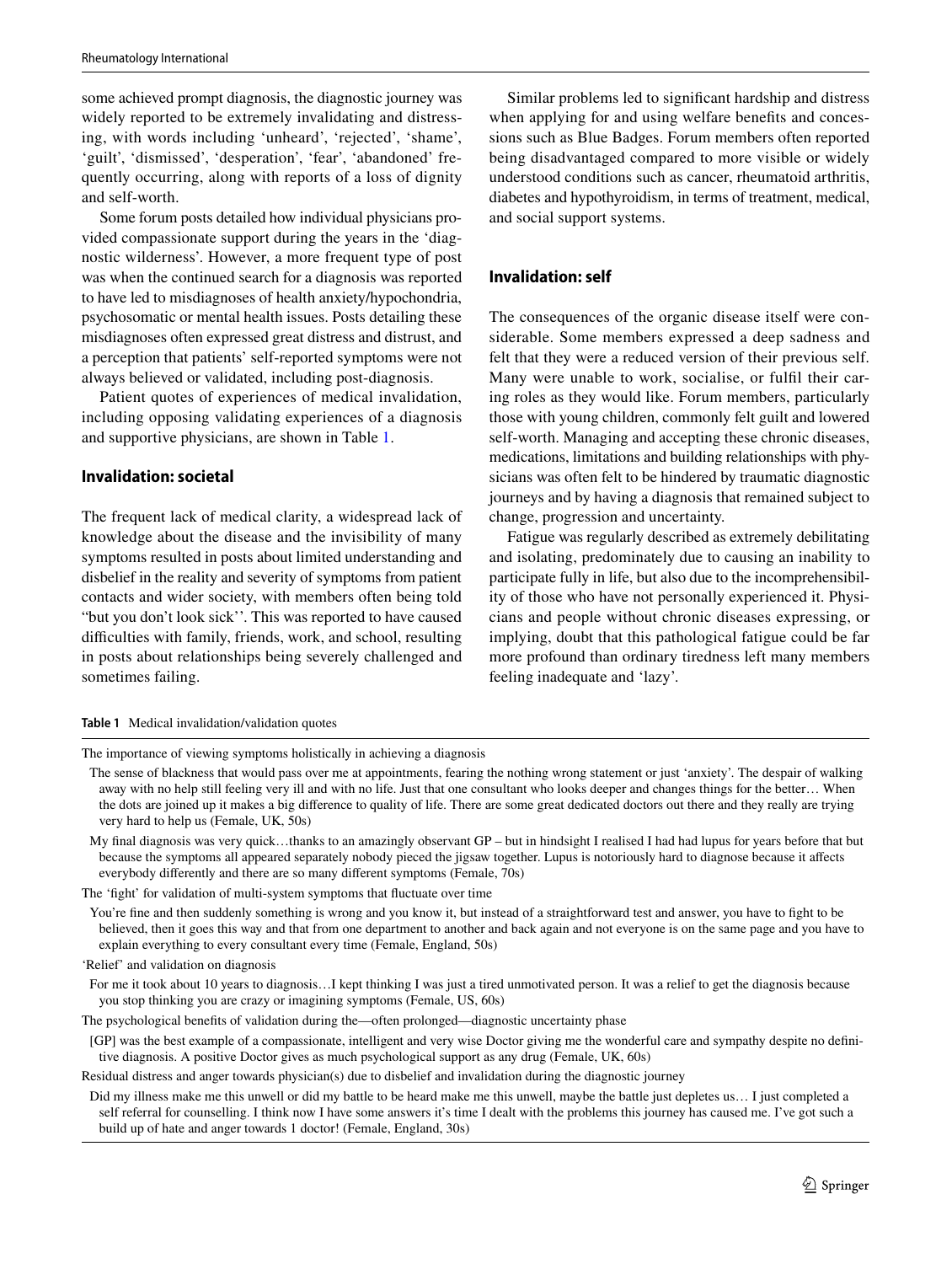Reductions in physical abilities were often compounded by cognitive impairment, causing difficulties in work and relationships. Changes to appearance caused by the disease itself (for example, from skin involvement) and from medications (particularly weight gain from steroids) were also discussed as distressing and highly damaging to self-esteem.

These features were often exacerbated by an internalisation of the invalidating attitudes of others. Many reported that the initial disbelief they encountered from physicians made them doubt their own judgement—even their 'sanity'. The vast majority of forum posts following a diagnosis expressed great relief on having an explanation for their symptoms: of validation and vindication.

Table [2](#page-3-0) includes participant quotes documenting the emotional and psychological damage from societal and self-invalidation.

# **Uncertainty**

Living with an unpredictable multi-system disease subject to relapsing, remission, progression and evolution of symptoms caused great uncertainty and difficulties in planning and managing lives daily and long term.

A stable and unchanging diagnosis was widely considered as being important to acceptance. Uncertainty seemed especially difficult to accept by the newly diagnosed, and they

were often guided by supportive posts from moderators and experienced members.

A perceived lack of consistency in diagnostic criteria and terminology—even within the same rheumatology department—created great uncertainty and insecurity among patients. There were multiple reports of a diagnosis that had been removed or changed, and life-changing medications withdrawn. This was often perceived to be due to a change of rheumatologist, or an over-focus on (often inaccurate or outdated) test results, despite symptoms remaining unchanged.

# **Medical (mis)communications and misunderstandings**

Members reported basic misunderstandings of the disease, both by themselves and physicians, especially in the early stages of diagnosis. Although some received clear explanations, many felt they were given limited information, with the forum frequently consulted on symptoms, test results and medications.

The contents of face-to-face communication, clinic letters and reports were frequently discussed. A failure to empathise, to acknowledge patient concerns, and to include the patient in the sharing of all results and reports were often identifed as a source of frustration and disempowerment.

#### <span id="page-3-0"></span>**Table 2** Societal and self-invalidation

Invalidation and loss of dignity from difculties obtaining welfare (Personal Independence Payments –PIP) disability benefts

- The whole [PIP] process is degrading and mentally painful. Why is it a matter of guilty until proven innocent I don't know. Maybe we've moved beyond the 'treated with dignity and respect' mantra..the feeling of being thought of as a scam artist or downright liar is worse than losing the money (Female, England, 60s)
- My PIP was stopped, we are barely surviving…British Gas are on my tail…motability given me a date to reclaim my car. I am tired, the way and manner the PIP rug is pulled off one is horrible. I want to work but I'm not well enough...the stress that comes with the benefits system, slowly chips your life away even before the lupus gets to you.(Female, UK, 30s)

Lack of understanding and societal support for lupus compared to more well-known diseases

 I feel ashamed that I've thought it myself, that cancer would be better…it has such a huge lobby (researchers, charities, specialist status in law…) and most of all, everyone has empathy for someone with cancer (Female, Scotland, 50s)

Impact of the changes to appearance and reduction in quality of life for patients and their families

 The weight gain, hair loss, teeth loss. On and on and on! I feel so pathetic, and ugly, and embarrassed by my appearance, I try to walk tall and act like I don't care, but I do. It's humiliating. The giving up all the activities I love. Missing out on so much and feeling I'm ruining my husband's life too (Female, USA, 60s)

Over-whelming fatigue and subsequent guilt and self-invalidation

Feel like the worst parent in the world, my poor kids…I'm sat there literally dying from fatigue.... It's like wasting life ...I just feel like giving up…I feel so useless and look at the mess in the house and the kids in their pjs all day and feel like a useless mum (Female, England, 40s)

Suicidal thoughts and a loss of self-worth from lack of diagnosis and support

 I've been in a very low place too when nobody seemed to understand what was wrong with me and worse still didn't seem to care!! I felt worthless. I too thought of ending my life and had to get emergency counselling as well as medication for severe depression. (Female, Scotland,  $60s$ 

Feelings of worthlessness from invalidation and loss of former identity

 At what point does one's use in the world expire with this disease. So, if it takes away my love of walking, writing, thinking, functioning, being free, spending quality time with my daughter, what is left of 'me' and do I become a 'burden'…lost and worthless…my quality of life is slowly dropping away—everything that I am seems to be disappearing in this horrible set of conditions I have and the awful way we have to prod and poke the medical profession to help (Female, UK, 50s)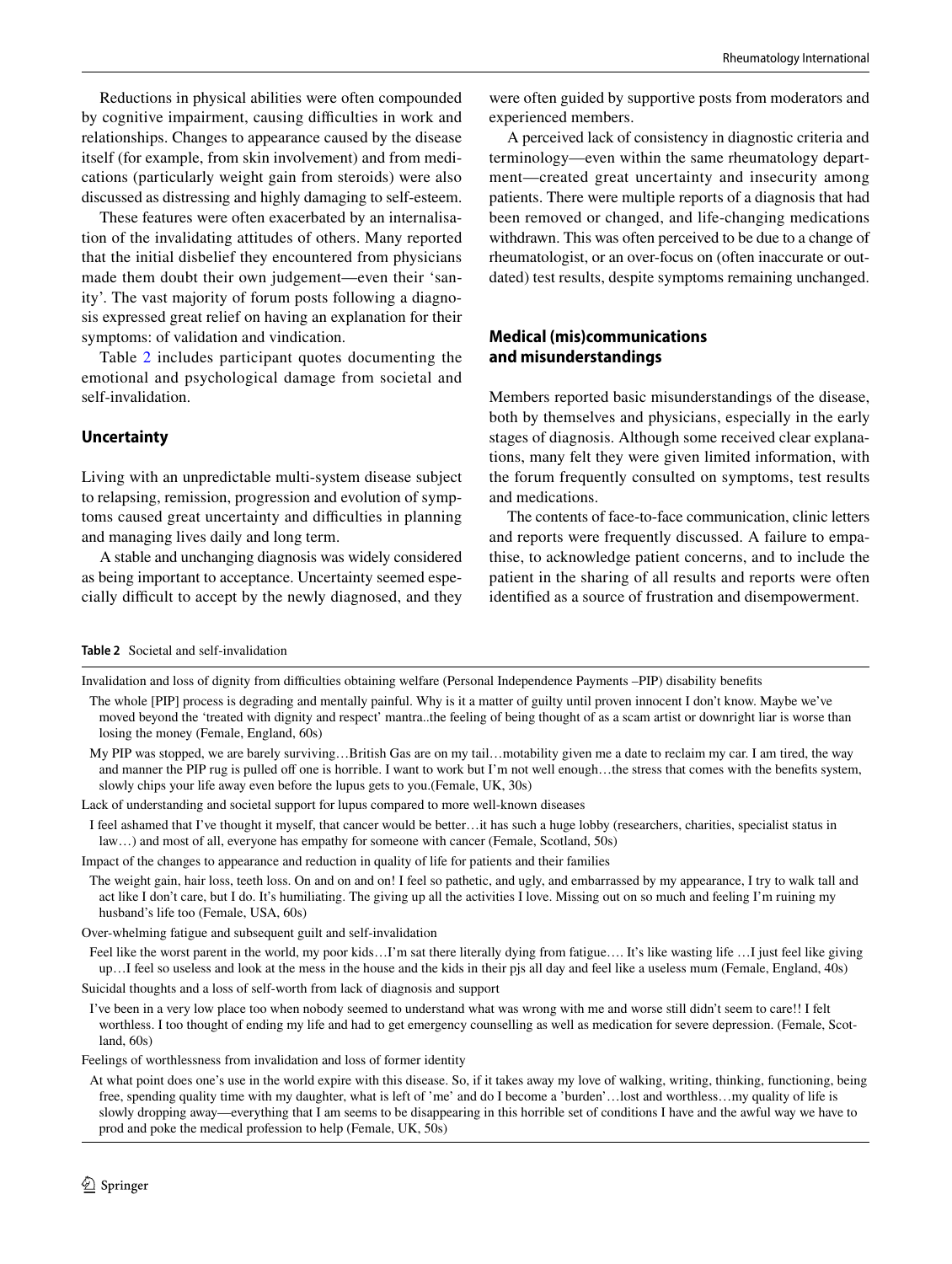Miscommunication was found to often exacerbate other concerns. Labels such as UCTD and 'incomplete' lupus were sometimes felt to be poorly explained and not a 'proper' diagnosis. While reassuring to some, 'mild' lupus was felt to be dismissive to many who reported that, although they understood it may mean non-organ involvement, it felt undermining given the extent of their lifechanging symptoms.

Many members accrued additional symptoms and autoimmune diagnoses over time and largely accepted that is the nature of autoimmunity. Some were given noninfammatory diagnoses such as fbromyalgia, functional disorders or ME/CFS, usually as co-diagnoses which some members accepted could be an accurate representation of some symptoms. However, many strongly felt these that were 'fobbing off' misdiagnoses given by physicians felt to be 'guessing' due to insufficient knowledge of complex autoimmunity, with little/no discussion, objective evidence, or scientific rationale.

Table [3](#page-4-0) contains some Forum members' quotes highlighting common issues with uncertainty and medical communications.

#### **Navigating health systems**

Although some reported that support was quickly available, there were more frequent posts detailing difficulties accessing medical support, 'gatekeeper' receptionists/GPs, irregular and postponed appointments and declined referrals. Patients and physicians were often perceived as being trapped in an inefficient, over-burdened system. There was a widespread sense of injustice that limited reserves of physical and mental energy were required not just to 'fght' the disease, but also in overcoming barriers to obtaining medical support, both pre- and post-diagnosis.

Geographical inequalities in care were regularly discussed. In particular, members in parts of Wales discussed a perception of poor local rheumatology services. These members, and others, reported great distress—and

#### <span id="page-4-0"></span>**Table 3** Uncertainty, medical (mis)communications and misunderstandings

The desire for a named and acknowledged disease to explain life-changing symptoms

I just fnd it frustrating not to have a name for the disease that has pretty much ruined my life (Female, UK, 30s)

Difficulties from changing diagnoses

 So after being told I had lupus, telling my employer and getting the sack over it, a 2nd rheumatologist said it was UCTD. No one has bothered explaining anything (Female, Wales, 30s)

Great appreciation for physicians managing diagnostic uncertainty compassionately

 He went on to say sorry… it gives you no answer but lovely to meet you and I wish you well and hope you fnd the doctor with the answers, I'm sure it's there it's just knowing who to see. So still no answers but treated like a human being… could have hugged him… just plain honesty and empathy and it was a heavenly change of experience. (Female, UK, 50s)

Frequent misunderstandings of these diseases leading to diagnostic delays and misdiagnoses

(GP) said if I had lupus my kidneys would be involved (Female, Canada, 60s)

 He [GP] hadn't heard of the dsDNA test [positive]… I was prescribed antidepressants…after frequent visits he concluded 'you're a glass halfempty kind of person'. (Female, Scotland, 50s)

Difficulties interpreting and/or accessing test results

 I don't even know what tests each doctor has done. If I don't ask they either don't tell me or dazzle me with stuf I have no idea about they may as well be speaking Chinese (Female, Scotland, 50s)

 If a GP cannot interpret a result, that's their problem- they shouldn't use that as an excuse to withhold it from me. Likewise for a consultant to withhold a result because they think I cannot be trusted with it is paternalism gone mad...I cannot tell you how much better I feel having got the blood results in my hand – even if they aren't the best. Being denied information about your own illness is completely undermining—and wrong. (Male, Wales, 50s)

The importance to patients of compassionate, attentive communication verbally and in writing

 I've just received my rheumy review letter and am really down and very tearful…feel hopeless and helpless suddenly. I've plummeted on reading this cold letter…I know we are a miniscule (and clearly forgettable) person in their lives, they have such huge caseloads… but after 3–4 months of waiting what they say and write afterwards means so very much (Female, UK, 50s)

The view that autoimmunity is widely misunderstood leading to over and misdiagnosis of non-organic syndromes

 As I frequently drag my collection of body parts around multiple 'ologies' I do wonder when it was that I stopped being…well…a systemically connected human body. I 'm not denying that conversion or functional disorders exist…just that these labels are often too easily plucked out of nowhere…often through lack of rigour, willingness or the time to get to the root cause of what I believe are some of the trickier symptoms of autoimmune disease (in all their ugly guises) (Female, England, 60s)

 I'm increasingly incensed and hope to lobby for the word functional to be challenged until all the established and newer methods of testing for organic conditions are available to all in UK. Particularly for those of us in the devolved nations who can't even access London testing due to not having a right to an out of Scotland/Wales second opinion (Female, Scotland, 50s)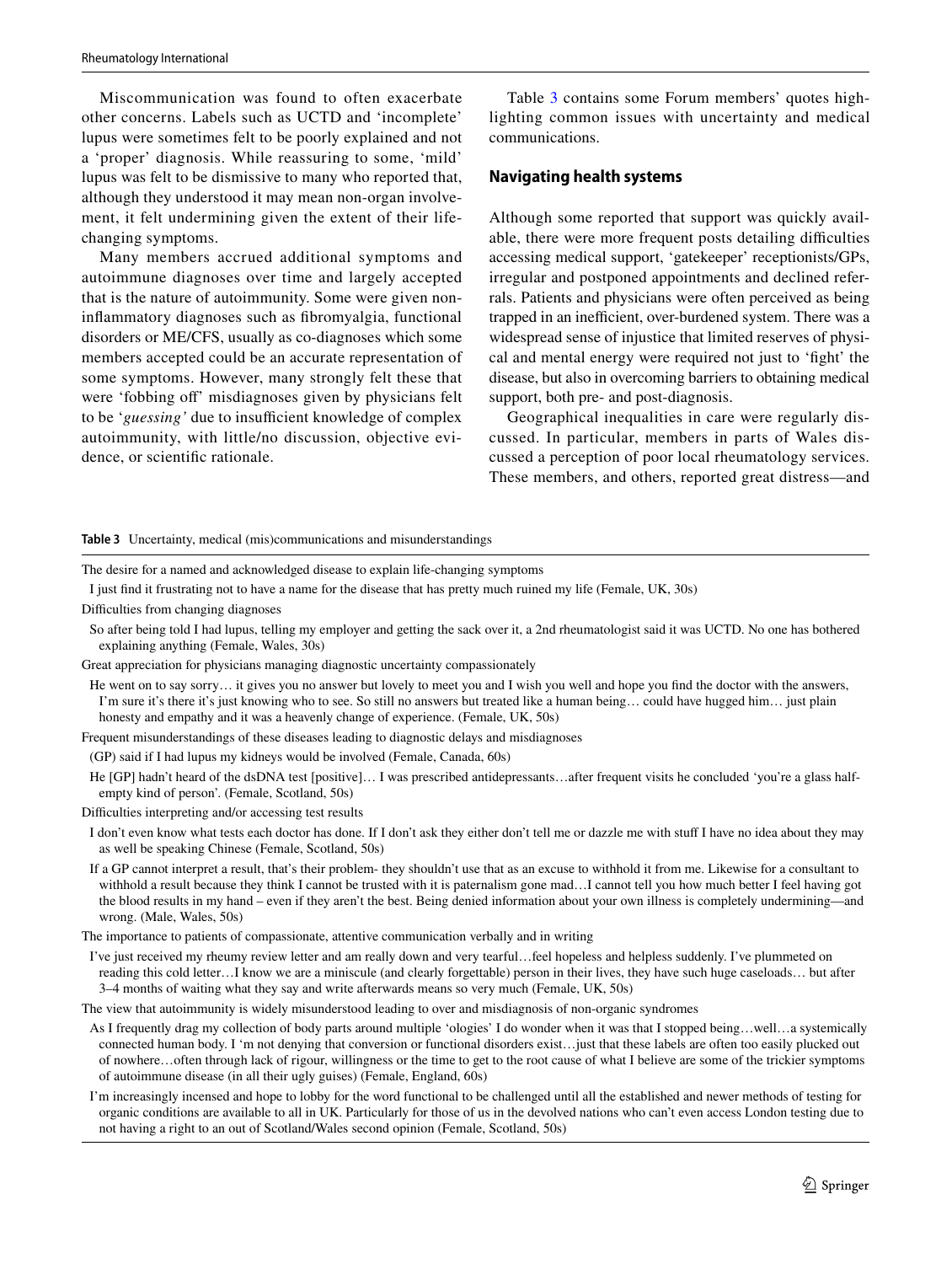sometimes irreversible organ damage—with frequent descriptions of being refused access to SLE specialists due to 'gate-keeper' policies.

Personal characteristics were discussed as infuencing diagnosis, especially apparent among female members perceiving that physicians may be more inclined to give psychological/MH misdiagnoses like 'anxiety' and 'stress' based on their gender and stage in life. As many became symptomatic in the child-rearing years, the stress of 'being a new mum', 'having teenagers', etc., were sometimes initially given as reasons for their symptoms, with symptoms in older females often attributed to the menopause, agerelated decline and in one member 'empty nest syndrome'. However, although males are much in the minority as SLE patients and on the forum, their conversations revealed that their diagnostic journey was often no easier.

A proportion of UK patients reported that diagnostic/ care difficulties or NHS waiting times led them to seek a diagnosis from SLE specialists privately, creating diagnostic and treatment inequalities between socioeconomic groups.

Much appreciation was expressed for rheumatologists who took the holistic view of the patient and co-ordinated highly effective multi-disciplinary care. Conversely, frustration was expressed when symptoms were not seen systemically, or medical specialisms seemed to treat the patient as a collection of unconnected body parts. Some members complained that they felt passed 'like an unwanted parcel' around the 'ologies' with 'merry go rounds' of superfcial investigations that failed to take account of the complex and difficult to detect manifestations of SLE/CTDs. Members reported being regularly discharged with 'reassurance', yet leaving them with debilitating and/or concerning unexplained symptoms, until tests verifed the patients' experiences. This occurred both pre- and post-diagnosis and added to the perception of invalidation and self-reported symptoms not being believed.

Table [4](#page-5-0) contains quotes of positive and negative experiences of accessing appropriate care, including multidisciplinary care, inequalities and administrative failings.

### **Resilience and support**

Close working relationships with physicians were reported by many members, often with such an overwhelming feeling of relief and gratitude to the clinician(s) who diagnosed and/ or gave them compassionate care that they were frequently described in terms of being '*stars'* or *'heroes'* with a feeling of great security and attachment.

Honest and empathetic communication from physicians was highly valued, with many posts highlighting the importance of listening with compassion to a patient's subjective experiences. The importance of the role that allied health professionals, such as nurses and physiotherapists, play was discussed. Members reported many positive interactions, and a perception that such professionals may have more time to focus on listening to the patient, and helping with the practical challenges of the disease.

Some members reported how diagnosis, medical support and acceptance gave them strength and allowed them to validate their own symptoms by listening to their bodies and pacing activities. Many members also detailed support from family members and friends, both practical and emotional. Although lives were clearly substantially altered by the disease, there were regular inspiring posts by members who were fnding a sense of purpose and achievement by adapting activities around the limitations of the disease.

The forum itself tended to be discussed in extremely positive terms. It performs several complementary functions, including facilitating friendships and reducing isolation and loneliness, with active moderators ensuring a safe and respectful environment. Members shared symptoms and problems and exchanged knowledge, research papers and tips on managing both the disease and medical encounters.

#### <span id="page-5-0"></span>**Table 4** Navigating health systems

The impact of cancellations and difficulties accessing medical care

To them it's a cancelled appointment, to me it's my life (Female, England, Teens)

Views on inequalities of care

I also live in wales and can echo the woeful lack of awareness, facilities, therapies, access to care and support! (Female, Wales, 30s)

 Apart from being female, it was pretty obvious that me being relatively poor, impaired by trauma, illness, brain fog and being unable to think quickly on my feet made it near impossible to get the time required for appropriate SLE care (Female, Australia, 50s)

Experience of co-ordinated multidisciplinary care

 Despite the negative bloods, I had a few years of remarkably enlightened consultants who kept each other in the loop and worked together on it (Female, UK, 40s)

I've no letter and no booking for my next appointment. There are no lupus nurse appointments and no one's answering the telephone. I know things are terrible in hospital but it doesn't alter how horrible it feels to be abandoned…the horrible irony of it all is if we got more preventative services before we got critical our care would be a lot cheaper and we'd be more likely to be working…I just feel too tired to keep on saying the same thing over and over. (Female, UK, 50s)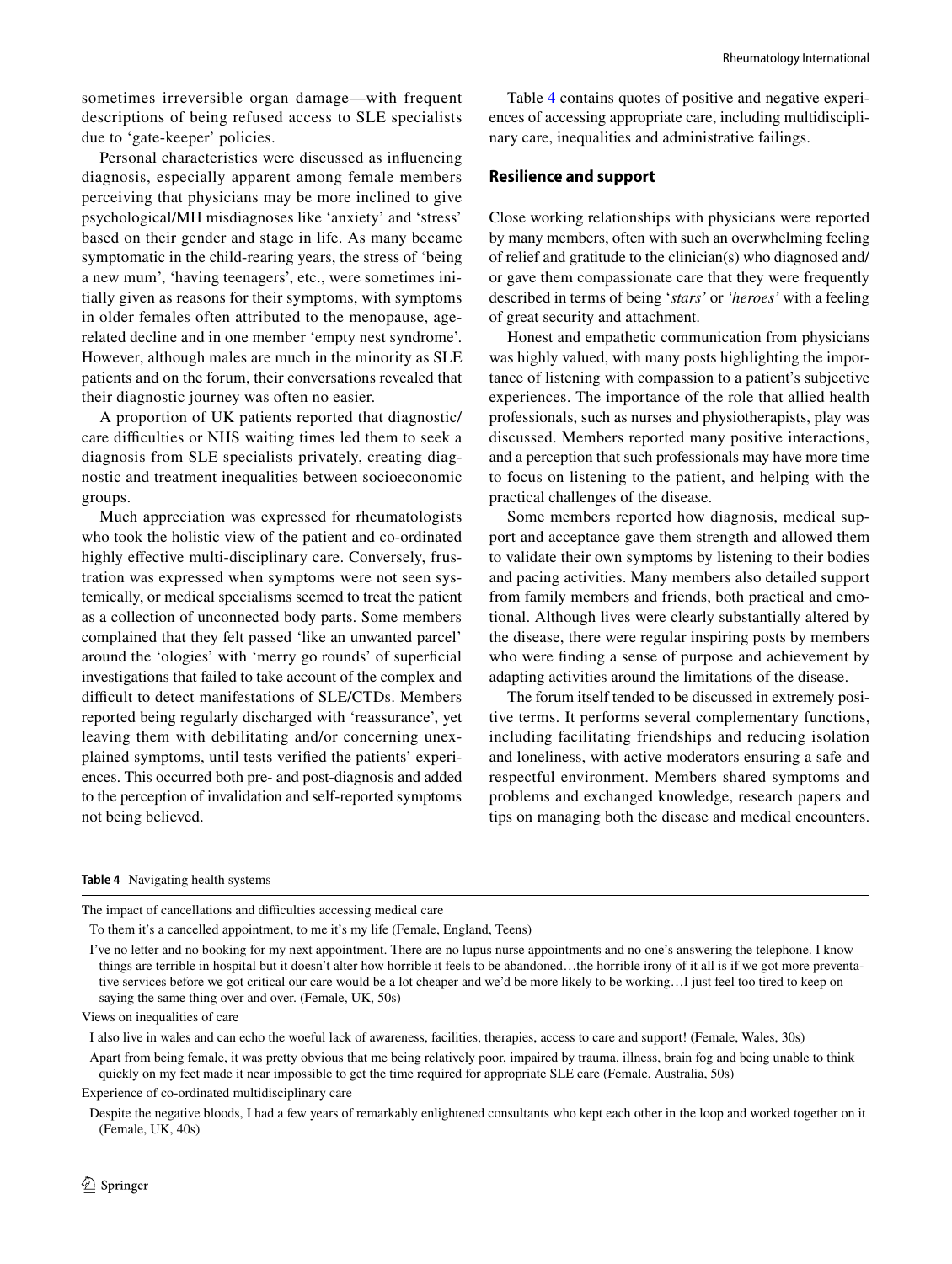This often led to improved medical confdence and medical relationships.

Table [5](#page-6-0) contains forum member quotes highlighting the great value placed on empathetic physicians and the LUPUS UK forum in providing compassionate support.

Figure [1](#page-7-0) gives examples of three forum members' diagnostic journeys, highlighting the damage caused by delayed diagnosis and 'disbelieving' physicians, and the redeeming impact of supportive physicians and peers.

# **Discussion**

A feeling of relief was usually described as the overwhelming emotion on diagnosis. Considering SLE is often a lifechanging, sometimes life-threatening, incurable disease with many unpleasant manifestations, this is a strong indication of the degree of trauma often sufered on the journey to diagnosis and the desperation for medical help and validation. This research has identifed that many forum members experienced a distressing combination of life-changing symptoms with often traumatic diagnostic journeys and a perception of invalidation in multiple areas of their lives.

Initial symptoms were often reported on the forum as appearing sequentially and insidiously, with patient and physician encountering difficulty in identifying an underlying disease process frequently leading to misdiagnoses. Those in the 'not yet correctly diagnosed' stage are clearly a highly vulnerable, often medically neglected group, at risk of potentially irreversible damage to their physical and mental health.

SLE is often reputed to be an 'invisible' disease with both social and medical diagnoses seemingly reliant upon visual indicators of disease, with an often prolonged period of time before symptoms are validated by a diagnosis [\[27](#page-10-22)]. Validation is a key theme identifed in both the existing literature and this research. Santiago et al. found that invalidation in all rheumatic diseases was associated with psychological factors, loneliness and greater pain, and requiring intervention [[28\]](#page-10-23). Our research has added greater depth to previous research fndings, that the lack of perceived consideration for subjective symptoms leaves many patients feeling disbelieved and dismissed [[11,](#page-10-9) [16](#page-10-11), [29](#page-10-24), [30](#page-10-25)] and remains an ongoing issue. Price and Walker found that for some, the SLE diagnostic journey can refect the nature of the disease in terms of uncertainty and 'chaos' [\[31](#page-10-26)]. Our study is in agreement, and has provided additional evidence, to fndings of studies of other rare diseases that the search for diagnosis can be very distressing and fnally obtaining a diagnosis can be extremely validating [[32\]](#page-10-27).

In agreement with our previous research  $[11, 16]$  $[11, 16]$  $[11, 16]$  $[11, 16]$ , we found that mental health/psychosomatic misdiagnoses were perceived as particularly damaging, resulting in posts demonstrating insecurity and fear of physician disbelief even in subsequent positive medical relationships. Many forum participants reported that they eventually lost their selfbelief and questioned their own sanity with examples given of how this led them to avoid seeking medical help. This was also found in a study of parents of children with autoinfammatory disease where they reported doubting their own judgement in the face of medical disbelief. As in our study, this generated a persisting distrust of clinicians even after diagnosis [\[33](#page-10-28)].

Many patients reported that referrals and diagnosis were delayed by common misunderstandings, including that lupus can only be diagnosed in females with positive antidsDNA, ANA, malar rash and kidney damage. Previous research demonstrates longer delays to diagnosis reported

<span id="page-6-0"></span>**Table 5** Resilience and support

Supportive medical relationships

 Mine ('star GP') once phoned me at 7 pm on a Friday night to check I was OK! …he always books me in for his last appointment as he doesn't want me to feel rushed (Female, Scotland, 40s)

My wonderful consultant watched as I cried in her office [on dx with SLE]. I asked why she believed me when I'd been dismissed as an awkward patient 'because when a patient tells me something I choose to believe them' (Female, England, 30s)

 I feel I have had the best of treatment and have been shown understanding, compassion and also been involved in the development of my treatment plan. (Female, UK, 70s)

Learning to adapt to the limitations of the disease, with compassionate guidance from clinicians

 I went to get some physio and she was so positive 'we will get you back into shape' and she was a great listener…. I thought I really need encouragement right now and positive speak (Female, Wales, 50s)

 I was very tearful…she [lupus nurse] was very kind…held my hands and said all of this has unsettled your Sjögrens, no wonder you feel so low. Walking out of there I already felt a little uplifted. Nurse did not mention antidepressants, give an eye roll, look at her watch…she gave compassion, understanding and reassurance. (Female, UK, 60s)

The value of peer support and understanding obtained from the forum

 We all hit that wall of despair, but if we let each other know, as you all always do, that there are those who care, who can lift us for the moment so we can shake it off and keep going, I think it helps see us through...I can't tell you how many times I've read posts and have cried, been so angered, or laughed, and felt inspired by all of you! (Female, 60s, US)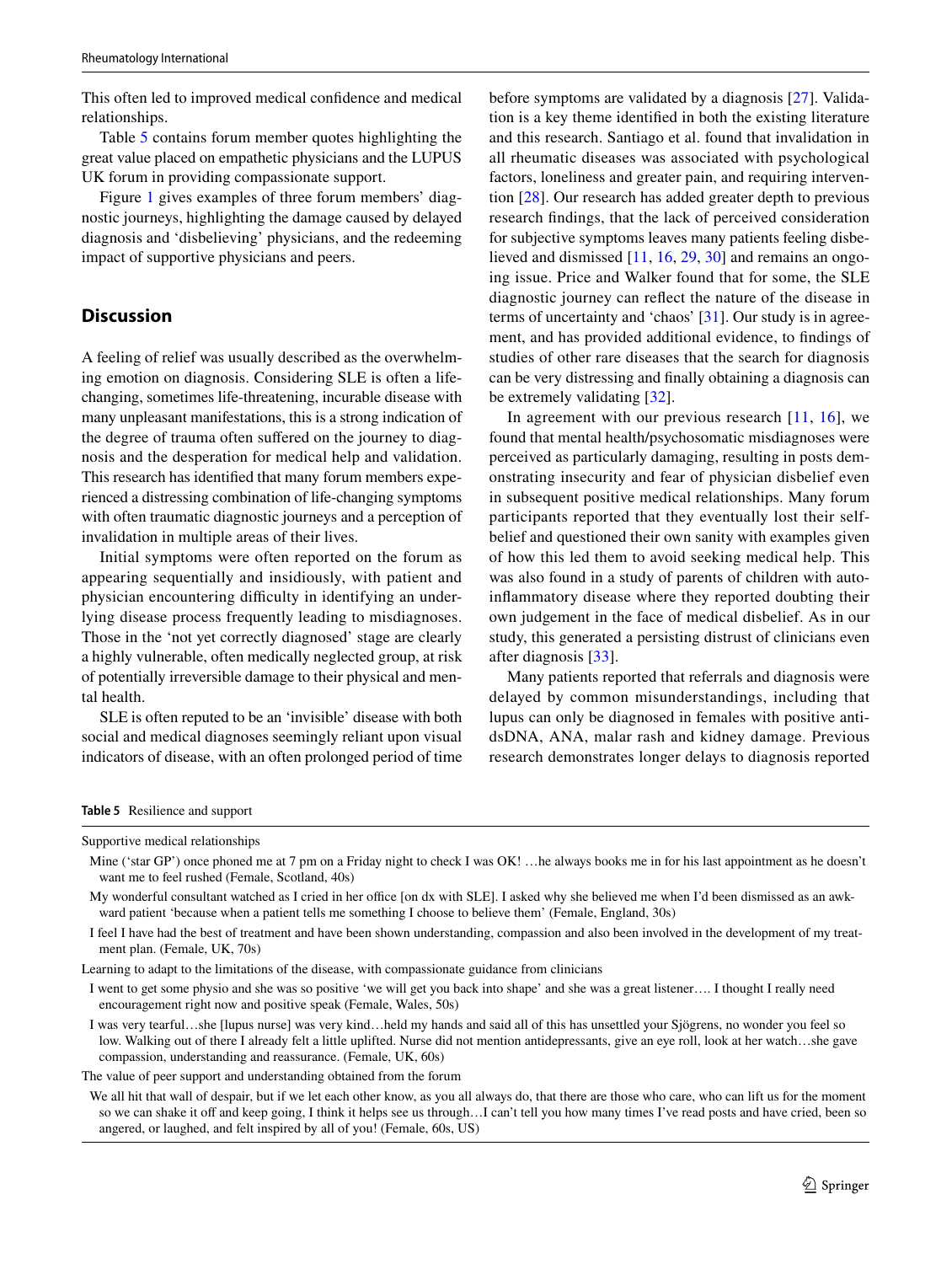#### **Diagnostic Difficulties**

#### **Female, 30s Female, 60s Female, 60s Female, 60s** Female, 60s Female, 40s Female, 40s

*The doctor I used to see was so adamant that my symptoms were psychosoma
c…I paid for a lot of private therapy.*

*Medics all insisted there was NO UNDERLYING condition involved in my health stuff. Being a bit in awe of medics and* conditioned by traditional paternalistic health care culture I did start by respecting them, then felt conflicted, a sense I *was actually being abused by a system that wasn't* considering my case holistically...isolation, anger and fear *grew… GP was irritated and indignant when I insisted on rheumy referral. As I thanked her and turned to leave I said I don't want to have lupus, I just think it's about 
me we find out what I do have.*

*Finally diagnosed 2 weeks ago with lupus, fibro and Sjogrens after almost 5 yrs, 2 GP surgeries and a second opinion from a great rheumy team.*

#### **Impact of the disease and/or diagnostic difficulties**

*I can see how damaging this process has been for my confidence. Things went on so long that I started to doubt my own sanity!...I completely lost the ability to stand up for myself or discuss my concerns.*

*The medical PTSD caused by those horrible 40 years [undiagnosed] con
nues to haunt me so*  badly that I am constantly expecting the NHS to wash it's hands of me...irrational but inevitable *after decades of negligence... Now I have to manage it hour by hour, negligence, suffering, trauma…*

*It's been a tough battle, not just with physical problems, pain, chronic fa
gue and depression but psychologically draining being made to feel like I'm a whinging* hypochondriac who left many many *GP visits in floods of tears being told my pain was in my head.*

#### **Benefits of peer support and effective, compassionate medical care**

*The forum has helped keep my confidence up long enough to make sure I'm really being heard…Having a doctor who listens makes such a huge difference. And being on here has really helped me to remember that I'm not crazy and I know my own*

*body.*

*Find myself well and truly locked into an NHS mul
disciplinary approach...I keep pinching myself…I am clearly benefitting from this approach [but] I s
ll can't even begin to feel safe or secure…anxiety will never leave me..years of therapy have helped..but what REALLY HELPS is your good company [forum] we all have so much in common*

*You have all given me the strength to* follow my instinct and persevere to get a *2nd opinion..not only did [rheumatologist] make me feel like my symptoms were real*  he also gave positivity to look forward to *having some kind of future when I felt like throwing the towel in. If it wasn't for this group I don't think I would have had the confidence to ask for a second opinion and would s
ll have been stuck in a really dark place. Who knew a mere mortal could guestion an expert's opinion* 

<span id="page-7-0"></span>**Fig. 1** Examples of three typical diagnostic journeys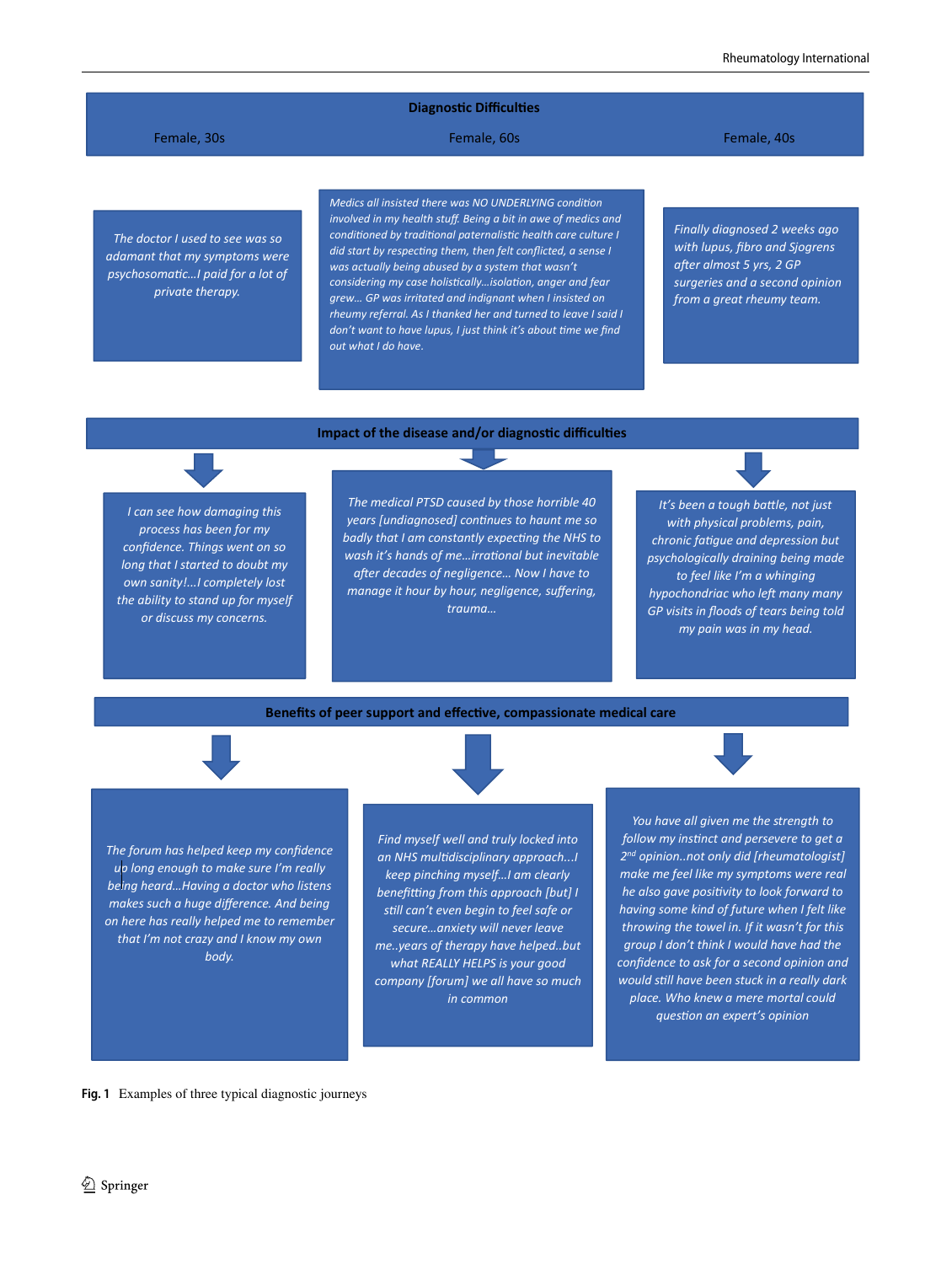in children, males and late-onset cases [\[34\]](#page-10-29), and in ANAnegative patients [\[11](#page-10-9)]. Although SLE is more prevalent in females of child-bearing years with a Female:Male ratio of 9:1 the disease afects both genders, all ages and there are multiple other presentations, symptoms and immunological criteria for diagnosis [\[1,](#page-9-0) [35,](#page-10-30) [36\]](#page-10-31).

The complexity and varied presentations of SLE and other related autoimmune diseases causes difficulty with the desire for clarity and certainty [[37,](#page-10-32) [38\]](#page-10-33). Uncertainty and the strongly expressed desire for a clear diagnosis may be better managed by improved physician communication as to the unpredictability and evolving nature of these diseases. Lack of defnitive diagnosis or delay in provision of treatment for debilitating symptoms is distressing for patients yet may have a well-considered medical reason, for example, the necessity to consider other potential causes and the balancing of risks versus benefts of medication. This forum analysis has demonstrated the great appreciation for those physicians who clearly and compassionately communicate the rationale behind these decisions and provide support with symptoms, regardless of presumed cause. Reports of dismissal and disbelief by clinicians unable to discover a cause for a new symptom were frequent, and their offers of reassurance rarely inspired confdence. Even those with long-standing disease reported misdiagnoses or no explanation—or treatment—for new, rarer [[39–](#page-10-34)[41\]](#page-10-35) manifestations, particularly from those physicians who were felt to focus only on the more common symptoms afecting joints, skin and kidneys. Early signs of rarer manifestations were often under-investigated and undetected, until they progressed to become obvious on current (often perceived as inadequate) testing, sometimes coinciding with irreversible organ damage, including sight or hearing loss, intestinal failure and brain damage.

Improved communication and support for any co-diagnoses may also assist in acceptance and trust in cases where a co-diagnosis is accurate and helpful in terms of diferentiating from active SLE for disease and symptom management. While acknowledging the very real and distressing nature of conditions with no current defnitive testing, such as ME/ CFS and fbromyalgia, many forum participants remained extremely sceptical as to the validity and acceptability of these as co-diagnoses in the context of autoimmune diseases, when pain, fatigue and sensory disturbance are also a regular manifestation of the primary disease.

There was a strong perception of geographical, socioeconomic, gender, age and disease inequalities of diagnosis and care, particularly regarding the Welsh gate-keeper policy. Following the BSR guidelines [\[1](#page-9-0)] could reduce multiple inequalities by improving knowledge and consistency in referrals, diagnosis and management. The perceived lower level of medical and social support compared to other diseases needs consideration. Although the changes to the British

welfare system have adversely impacted many chronically diseased patients, the invisibility and relapsing–remitting nature of the disease, the lack of diagnostic certainty and lack of understanding regarding SLE by both physicians and welfare assessors, potentially causes greater problems for these patients accessing appropriate fnancial support. These diferentials of power are reported in previous studies [[42,](#page-10-36) [43](#page-10-37)], with difficulties accessing welfare during diagnostic journeys, potentially due to distrust in the welfare system of those lacking a defnite diagnosis [\[42](#page-10-36)], and Whitehead and Williams hypothesising that female lupus patients struggle to be taken seriously, being 'doubly burdened' by gender and diagnostic uncertainty [[43\]](#page-10-37).

In addition to difficulties obtaining diagnosis and care, forum members also discussed the many negative consequences of the disease on their quality of life. Severe fatigue, pain and cognitive difficulties were most regularly mentioned, often causing difficulties with employment and relationships. As with other studies of chronic illness, we found that self-worth and self-identity are frequently damaged due to an inability to fulfl social [\[44\]](#page-10-38) and caring roles.

This study has identifed that the support provided by the forum, LUPUS UK and by empathetic physicians, family and friends helps mitigate invalidation and uncertainty. Clinicians providing emotional support and listening to patient's symptoms non-judgmentally is highly valued by forum members. By presenting the patient perspective in this paper, we hope that clinicians will further consider the great impact on patients of physician communication styles and validation of patient symptoms. Irrespective of the fnal diagnosis, patients need to feel that their concerns are being taken seriously and that they are supported in managing their symptoms. This may mean sign posting to other services to help support the patient if the clinic lacks time/experience in the management of all symptoms, particularly those that may be multifactorial in origin.

Emotional support and the sharing of experiences is an important function of all patient groups, whether faceto-face or online and was highly valued by this group of patients. In agreement with other studies, we found that peer support helped people through interactions with others in similar situations, often by promoting self-esteem, improving self-worth [[45](#page-11-0)], and reducing isolation [[27](#page-10-22)]. In addition, we identifed that group norms of mutual support and empathy were also found to enhance emotional resilience. Our fndings were in line with Basu and Dutta's study [[46\]](#page-11-1) that online communities can increase medical knowledge through health-related discussions.

Many of the LUPUS UK forum members demonstrated a high level of medical knowledge and shared up-to-date research, with multiple posts detailing how knowledge and empowerment gained through the forum assisted in diagnosis and improved care. However, the large quantity of posts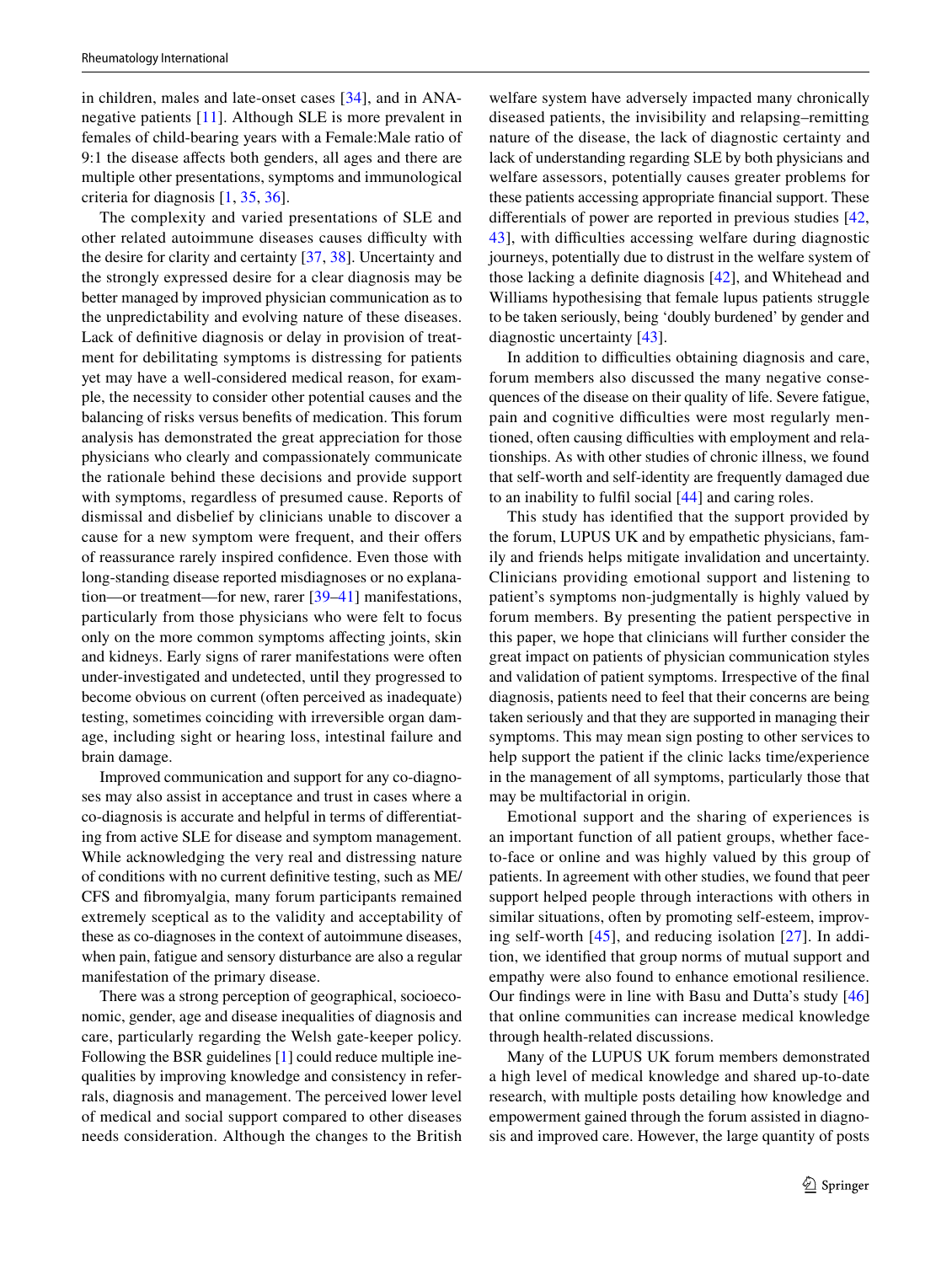requesting information on deciphering blood test results, medication enquiries, symptoms and misunderstandings of the disease, particularly among new members, may point to the need for more information and clearer explanations from clinicians, especially at diagnosis.

A strength of this study is that the forum enabled a much larger quantity of viewpoints to be analysed than traditional qualitative methods. Views stated are more likely to be free from social desirability bias as there was no researcher or physician infuence on conversational direction [[45](#page-11-0)]. The 24-h forum accessibility means that experiences and emotions are often reported immediately so less subject to recall bias. The limitations are that the results may not be representative of the wider SLE population due to demographic and experience bias. As with all qualitative research, the results cannot be generalised to the wider SLE population, although the large size of this group makes this less of a limitation than in traditional interview-focused research. There is limited demographic information, diagnoses are self-stated and cannot be confrmed, and disease severity, including organ involvement, is not always apparent from the conversations. Members may be those with more negative experiences who are in need of greater peer support. Negative and invalidating medical experiences may be reported more frequently than positive ones as patients seek validation from peers. In addition, patients who have had poorer explanations or persistent confusion about their disease may be more likely to post comments. While a limitation of forum analyses is the inability to request clarifcation on members' experiences, we were able to reduce this limitation by discussing the research on the forum, posing questions and sharing research fndings to ensure the themes identifed were validated by the community.

In conclusion, whilst we cannot extrapolate these results to all SLE/systemic autoimmune patients, the overarching theme is chronic invalidation with patients who often felt poorly served—and in some cases, damaged—by health systems, with fragmented care and a lack of knowledge about the disease amongst society and many physicians. Support for the much-reduced quality of life could be improved by more access to specialist support (e.g. specialist nurses, physiotherapy and psychosocial support), signposting of all patients towards relevant charities, and developing additional methods of self-management education and peer support. Improved support for all patients with initially medically unexplained symptoms is an urgent requirement; not only to avoid damage from psychogenic misdiagnoses, but also because a medical—and potentially treatable—explanation was usually subsequently discovered in these patients after more detailed testing or consultation with appropriate specialists. This study highlights the importance of earlier diagnosis, cross-specialism support and empathetic communication. In addition, there is a need for more appropriate and prompt investigations in those diagnosed, as not all new symptoms should be automatically attributed to the primary autoimmune disease yet ANY new sign or symptom could be related to systemic autoimmunity.

**Acknowledgements** This research was carried out with frequent discussion and active input from patients, LUPUS UK and rheumatologists. Multiple patients contributed throughout the research with a group of 4 active forum members regularly communicating with the wider research team to discuss forum posts, patient priorities, emerging themes and share knowledge. All interested parties were involved throughout the research, including in reviewing the paper pre-publication. The draft results and discussion sections of this paper were posted on the forum for members' suggestions, comments and approval, thus ensuring the overall community 'voice' was represented as well as possible. With great thanks to all the forum members whose ideas, conversations and support for more research led to this study.

**Funding** This research was part of a wider study funded by LUPUS UK.

### **Compliance with ethical standards**

**Conflict of interest** The authors declare there are no conficts of interest.

**Ethical approval** Ethical approval was obtained through the Cambridge Psychology Research Committee. PRE.2018.120.

**Consent to participate** A participant information sheet was made available on the forum. Consent to use individual forum quotes was obtained by LUPUS UK staff (CW).

**Open Access** This article is licensed under a Creative Commons Attribution 4.0 International License, which permits use, sharing, adaptation, distribution and reproduction in any medium or format, as long as you give appropriate credit to the original author(s) and the source, provide a link to the Creative Commons licence, and indicate if changes were made. The images or other third party material in this article are included in the article's Creative Commons licence, unless indicated otherwise in a credit line to the material. If material is not included in the article's Creative Commons licence and your intended use is not permitted by statutory regulation or exceeds the permitted use, you will need to obtain permission directly from the copyright holder. To view a copy of this licence, visit<http://creativecommons.org/licenses/by/4.0/>.

# **References**

- <span id="page-9-0"></span>1. Gordon C, Amissah-Arthur MB, Gayed M et al (2017) The British Society for Rheumatology guideline for the management of systemic lupus erythematosus in adults. Rheumatology. [https://](https://doi.org/10.1093/rheumatology/kex286) [doi.org/10.1093/rheumatology/kex286](https://doi.org/10.1093/rheumatology/kex286)
- <span id="page-9-1"></span>2. Tektonidou M, Lewandowski L, Dasgupta A (2017) Survival in adults and children with systemic lupus erythematosus: a systematic review and Bayesian meta-analysis from 1950 to 2016. Ann Rheum Dis 76(12):2009–2016
- <span id="page-9-2"></span>3. Kasitanon N, Magder M et al (2006) Predictors of survival in systemic lupus erythematosus. Medicine 85(3):p147-156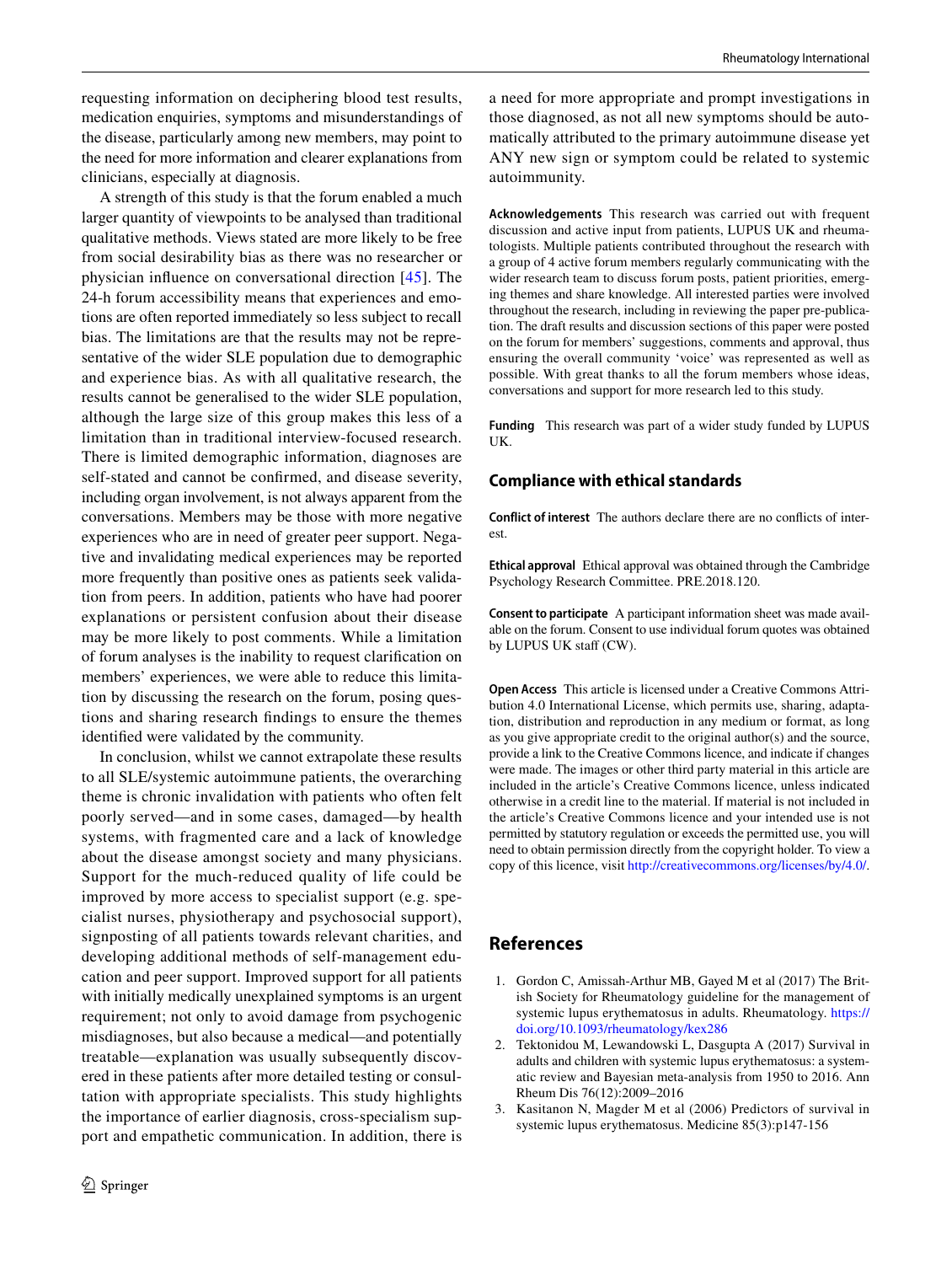- <span id="page-10-0"></span>4. Kent T, Davidson A, D'Cruz D et al (2017) Burden of illness in systemic lupus erythematosus: results from a UK patient and carer online survey. Lupus 26:1095–1100
- <span id="page-10-1"></span>5. Gordon C, Isenberg D, Lerstrom K et al (2013) The substantial burden of systemic lupus erythematosus on the productivity and careers of patients: a European patient- driven online survey. Rheumatology 52:2292–2301
- <span id="page-10-2"></span>6. Philip EJ, Lindner H, Lederman L (2009) Relationship of illness perceptions with depression among individuals diagnosed with lupus. Depress Anxiety 26:575–582
- 7. Buća A, Perković D, Martinović-Kaliterna D, Vlastelica M, Titlić M (2009) Neuropsychiatric systemic lupus erythematosus: diagnostic and clinical features according to revised ACR criteria. Coll Antropol 33(1):281–288
- <span id="page-10-3"></span>8. Zhang L, Fu T, Yin R et al (2017) Prevalence of depression and anxiety in systemic lupus erythematosus: a systematic review and meta-analysis. BMC Psychiatry 17:1–14
- <span id="page-10-4"></span>9. Booth S, Price E, Walker E (2018) Fluctuation, invisibility, fatigue-the barriers to maintaining employment with systemic lupus erythematosus: results of an online survey. Lupus 27(14):2284–2291
- <span id="page-10-5"></span>10. Moses N, Wiggers J, Nicholas C, Cockburn J (2005) Prevalence and correlates of perceived unmet needs of people with systemic lupus erythematosus. Patient Educ Couns 57:30–38
- <span id="page-10-9"></span>11. Sloan M, Harwood R, Sutton S, DCruz D, Howard P, Wincup C et al (2020) Medically explained symptoms: a mixed methods study of diagnostic, symptom and support experiences of patients with lupus and related systemic autoimmune diseases. Rheumatol Adv Pract. <https://doi.org/10.1093/rap/rkaa006>
- <span id="page-10-6"></span>12. Morgan C, Bland AR, Maker C, Dunnage J, Bruce IN (2018) Individuals living with lupus: fndings from the LUPUS UK Members Survey 2014. Lupus 27:681–687
- <span id="page-10-7"></span>13. Day C, Yeh A, Franco O et al (2007) Musculoskeletal medicine: an assessment of the attitudes and knowledge of medical students at Harvard medical school. Acad Med 82(5):452–457
- <span id="page-10-8"></span>14. Akesson K et al (2003) Improved education in musculoskeletal conditions is necessary for all doctors. Bull World Health Organ 81(9):677–683
- <span id="page-10-10"></span>15. Feinmann J, Hopgood J, Lanyon P et al (2018) Reduce, improve, empower: report addressing the shared needs of rare autoimmune rheumatic diseases. Rare Autoimmune Rheumatic Disease Alliance, London
- <span id="page-10-11"></span>16. Sloan M, Naughton F, Harwood R, Lever E, DCruz D, Sutton S et al (2020) Is it me? The impact of patient-physician interactions on lupus patients' psychological wellbeing, cognitions, and healthcare-seeking behaviour. Rheumatol Adv Pract. [https://doi.](https://doi.org/10.1093/rap/rkaa037) [org/10.1093/rap/rkaa037](https://doi.org/10.1093/rap/rkaa037)
- <span id="page-10-12"></span>17. World Health Organisation (2008) 2008–2013 Action plan for the global strategy for the prevention and control of noncommunicable diseases. WHO, Geneva
- <span id="page-10-13"></span>18. Dennis CL (2003) Peer support within a health care context: a conceptual analysis. Int J Nurs Stud 40(3):321–332
- <span id="page-10-14"></span>19. Peery M, Watt-Watson J (2010) Peer support intervention trials for individuals with heart disease: a systematic review. Eur J Cardiovasc Nurs 9(1):57–67
- <span id="page-10-15"></span>20. Felten R, Sagez F, Gavand P-E et al (2019) 10 most important contemporary challenges in the management of SLE. Lupus Sci Med 6:e000303.<https://doi.org/10.1136/lupus-2018-000303>
- <span id="page-10-16"></span>21. Elera-Fitzcarrald C, Fuentes A, González LA, Burgos PI, Alarcón GS, Ugarte-Gil MF (2018) Factors afecting quality of life in patients with systemic lupus erythematosus: important considerations and potential interventions. Expert Rev Clin Immunol 14:915–931
- <span id="page-10-17"></span>22. Georgopoulou S, Prothero L, DCruz DP (2018) Physician–patient communication in rheumatology: a systematic review. Rheumatol Int 38:763–775
- <span id="page-10-18"></span>23. Jamison J, Sutton S, Mant J, De Simon A (2017) Barriers and facilitators to adherence to secondary stroke prevention medications after stroke: analysis of survivor and caregivers views from an online stroke forum. BMJ Open 7:e016814. [https://doi.](https://doi.org/10.1136/bmjopen-2017-016814) [org/10.1136/bmjopen-2017-016814](https://doi.org/10.1136/bmjopen-2017-016814)
- <span id="page-10-19"></span>24. Pink S, Horst H, Postill J, Hjorth L, Lewsi T, Tacchi J (2016) Digital ethnography. Principles and Practices. SAGE Publications, London
- <span id="page-10-20"></span>25. Braun V, Clarke V (2006) Using thematic analysis in psychology. Qual Res Psychol 3:77–101
- <span id="page-10-21"></span>26. Seale C (1999) Grounding theory. In: Routledge A (ed) The quality of qualitative research. SAGE Publications Ltd, London, pp 87–105
- <span id="page-10-22"></span>27. Brennan K, Creaves A (2016) Living with invisible illness: social support experiences of individuals with SLE. Qual Life Res 25(5):1227–1235
- <span id="page-10-23"></span>28. Santiago M, Marques A, Kool M et al (2017) Invalidation in patients with rheumatic diseases: clinical and psychological framework. J Rheumatol 44(4):512–518
- <span id="page-10-24"></span>29. Sutanto B, Singh-Grewal D, McNeil H (2013) Experience and perspectives of Adults living with SLE: thematic analysis of qualitative studies. Arthritis Care Res 65(11):1752–1765
- <span id="page-10-25"></span>30. Haugli L, Strand E, Finset A (2004) How do patients with rheumatic disease experience their relationship with their doctors? A qualitative study of stress and support in the doctor-patient relationship. Patient Educ Couns 52:169–174
- <span id="page-10-26"></span>31. Price E, Walker E (2014) Diagnostic vertigo: the journey to diagnosis in systemic lupus erythematosus. Health 18:223–239
- <span id="page-10-27"></span>32. Turrif A, Macnamara E, Levy HP, Biesecker B (2017) The impact of living with Klinefelter syndrome: a qualitative exploration of adolescents and adults. J Genet Couns 26(4):728–737
- <span id="page-10-28"></span>33. Hausmann J, Lomax K, Shapiro A et al (2018) The patient journey to diagnosis and treatment of autoinfammatory diseases. Orphanet J Rare Dis 13:156
- <span id="page-10-29"></span>34. Nightingale AL, Davidson JE, Molta CT et al (2017) Presentation of SLE in UK primary care using the Clinical Practice Research Datalink. Lupus Sci Med 4:e000172. [https://doi.org/10.1136/](https://doi.org/10.1136/lupus-2016000172) [lupus-2016000172](https://doi.org/10.1136/lupus-2016000172)
- <span id="page-10-30"></span>35. Hochberg M (1997) Updating the American College of Rheumatology revised criteria for the classifcation of systemic lupus erythematosus. Arthritis Rheum 40:1725–1725
- <span id="page-10-31"></span>36. Petri M, Orbai A, Alarcon G (2012) Derivation and validation of the systemic lupus collaborating clinic's classifcation criteria for systemic lupus erythematous. Arthritis Rheum 64:2677–2686
- <span id="page-10-32"></span>37. Mol A (2002) The Body multiple: ontology in medical Practice. Duke University Press, Durham
- <span id="page-10-33"></span>38. Stockl A (2007) Complex syndromes, ambivalent diagnosis and existential uncertainty: the case of systemic lupus erythematosus (SLE). Soc Sci Med 65:1549–1559
- <span id="page-10-34"></span>39. Di Stadio A, Ralli M (2017) Systemic lupus erythematosus and hearing disorders: literature review and meta-analysis of clinical and temporal bone fndings. J Int Med Res 45(5):1470–1480
- 40. Duong Nha T, Moy B, Rezaizadeh H (2017) Rare manifestation of gastrointestinal lupus. Am J Gastroenterol 112:S1307
- <span id="page-10-35"></span>41. Choudhury S, Ramos M, Anjum H et al (2020) Shrinking lung syndrome: a rare manifestation of systemic lupus erythematosus. Cureus 12(5):e8216. <https://doi.org/10.7759/cureus.8216>
- <span id="page-10-36"></span>42. Mik-Meyer N (2010) An illness of one's own: power and the negotiation of identity among social workers, doctors, and patients without a bio-medical diagnosis. J Power 3(2):171–187
- <span id="page-10-37"></span>43. Whitehead K, Williams J (2001) Medical treatment of women with lupus. The case for sharing knowledge and decision-making. Disbaility Soc 16(1):103–121
- <span id="page-10-38"></span>44. Moss P, Dyck I (2002) Women, body, illness: space and identity in the everyday lives of women with chronic illness. Rowman and Littlefeld Publishers, Lanham